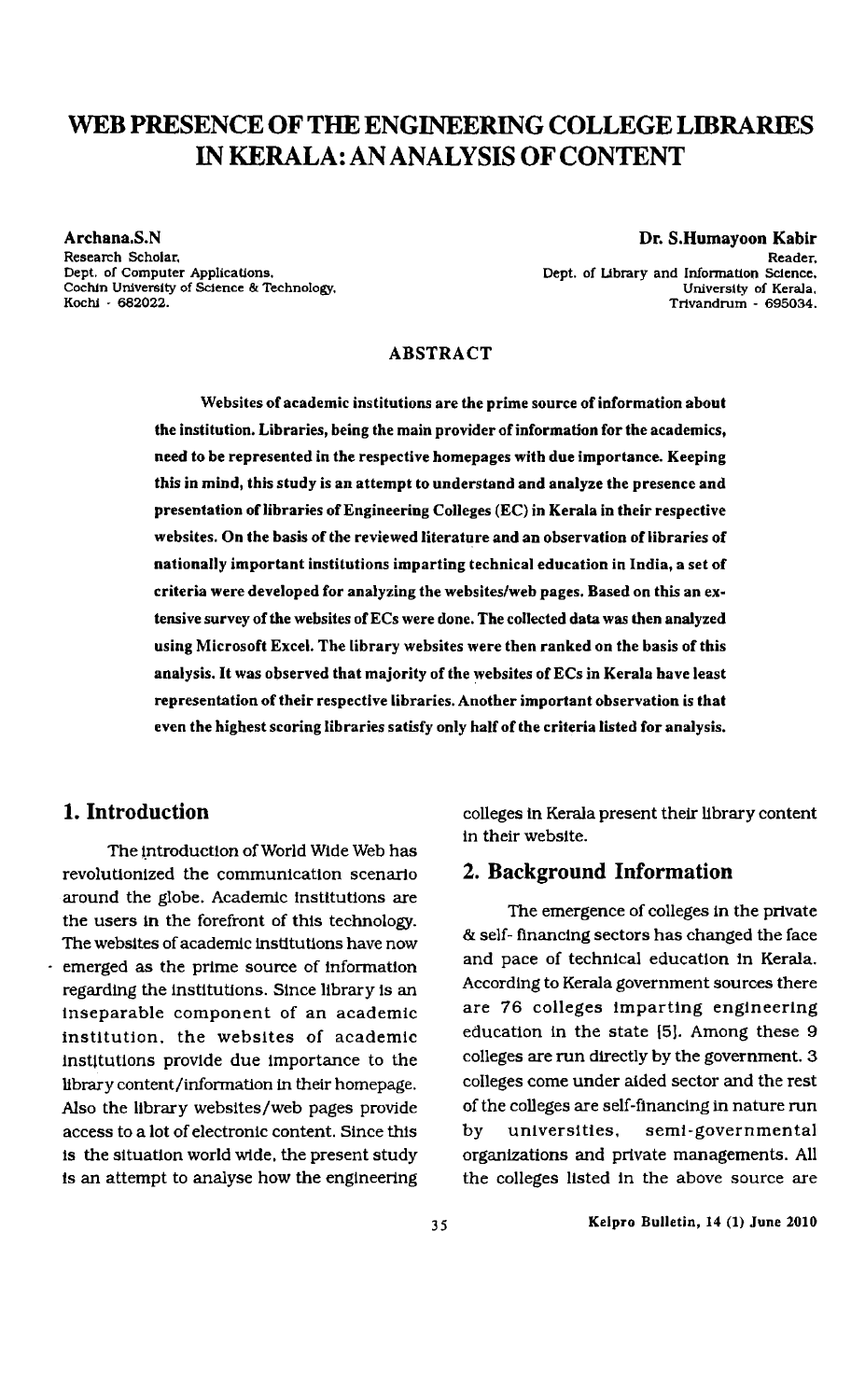affiliated to the six universities in Kerala except one (which is affiliated to Amrita Viswa Vidyapeetam). BTech and MTech courses on Mechanical Engineering. Computer Engineering. Electronics. Electrical. IT. Civil. Chemical. Polymer. Architecture. lnstru mentation, etc are being imparted by these colleges. Two colleges run by the Kerala Agricultural University (College of Dairy Science. Mannuthy & KCAET. Tavannur) are different and unique in nature. since they impart BTech courses on Agricultural Engineering and Dairy Science. 10 colleges out of the above 76 colleges possess ISO certification.

Since the teaching-learning process has undergone a paradigm shift from class-room centered learning to library-centered learning. the libraries attached to these institutions are also supposed to keep certain standards in its operations and services. Advances in technologies and the changes in the education system have brought in a situation where no library can proceed further without providing electronic contents and service to its clientele. Also there is a great demand for electronic resources from the part of the users. Websites and portals are the best means for providing such services effectively and efficiently. Hence for providing better and standard services to the students. the academic libraries need to build up and maintain websites or portals that are accessible on a 24 x 7 basis.

In this context. this study is an investigation to find out how the Engineering \_ Colleges (EC) in Kerala present their libraries in their websites and what importance do these colleges give to the library content in their respective websites.

### 3. Objectives

1) To ascertain how and to what extent the information regarding libraries are presented in the websites of the engineering colleges in Kerala

- 2) To analyse the contents of the library websites/webpages in accordance with the criteria developed for this purpose
- 3) To identify and rank the items most commonly seen in the websites/webpage of EC libraries.
- 4) To rank the colleges on the basis of the above analysis

## 4. Review of Literature

Dewey, B.l. (4) examined the web-based services of the thirteen member libraries of the Committee on Institutional Cooperation [CIC). Importance was given to the "findability" of service links on the sites.

An empirical survey to evaluate 12 major Danish academic library websites was conducted by Clausen H (2). The finding is that the web sites of the Danish academic libraries in question are above average compared with web sites in general. But as compared to the quality of the respective libraries. the websites are below the expectation level. Further the study suggests the need for regular updation of the websites on the basis of comparative evaluations Bao, surveyed 143 home pages of academic institutions and their libraries. He suggested that librarians should advocate for a library home page link on their parent institution's home page and provide access to online databases and free internet resources through the library's home page. He also stated that "The location of a library home page link on its parent institution's home page will determine the visibility of a library and will affect the effective use of the 1ibrary's online. web-based resources"[1].

Lee & Teh conducted a study to evaluate the content and design of academic library websites in Malaysia. Twelve library websites of higher education institutions in the private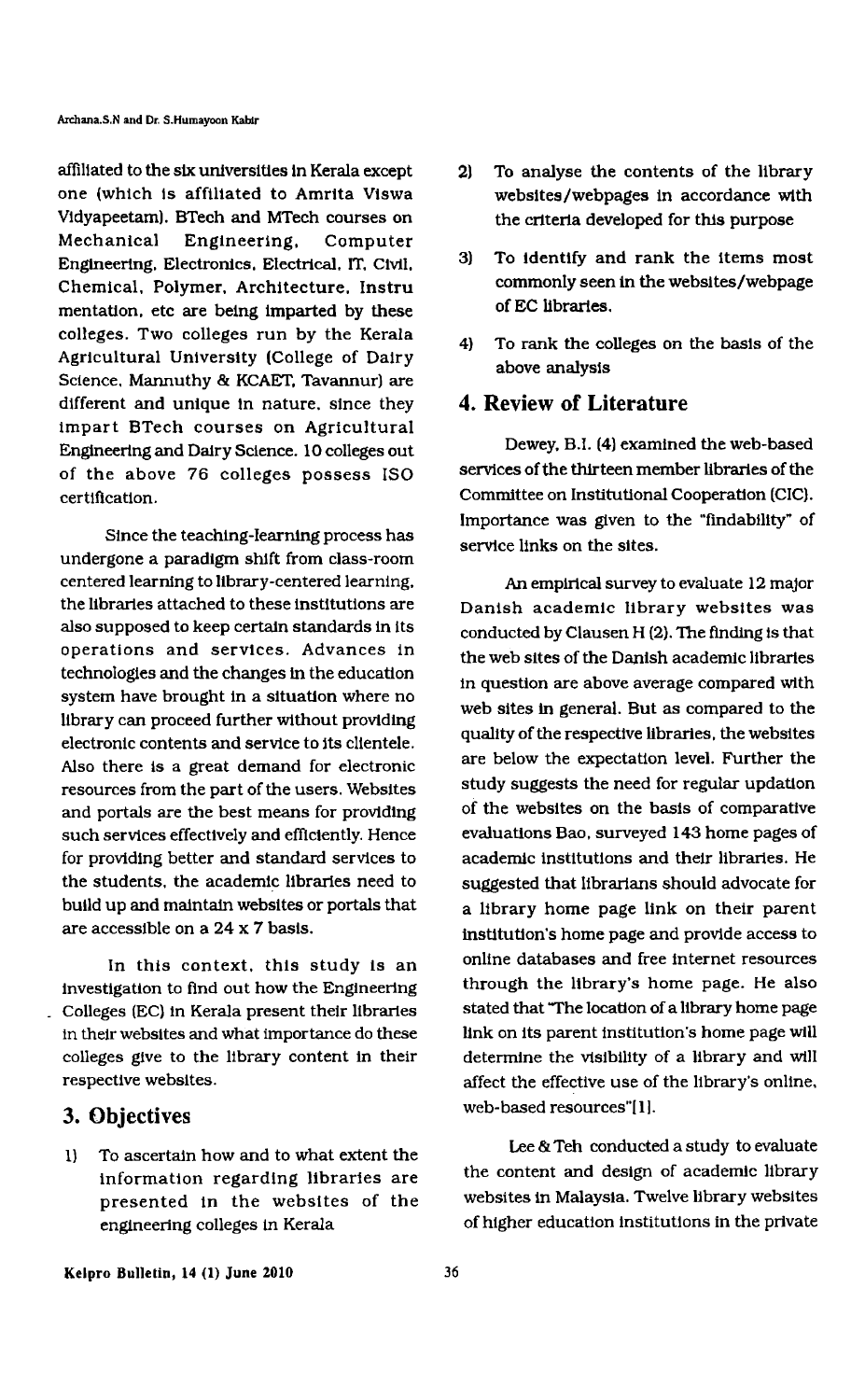and public sector were evaluated qualitatively and quantitatively and found that these websites mainly provide general information about the libraries and its services. Further the author found that there is a lack of information organization in the websites and the websites are not up to the expectations of its clientele[7l.

Websites of science & engineering libraries numbering to 45 in the USA and Canada were analysed including their design characteristics and hypertext links. The author Osorio found that these home pages have many of the elements found in other academic home pages and also have the problems and limitations typically found in such pages. The study identified the predominant design features and content elements and identified a model page from the selected sample [8].

Considerable guidance on creating and evaluating library web sites was put foreword by Stropshire.The study identifies the salient issues in web site direction for web site management and reviews their practical application through examination of four case studies [10].

Jasek enumerated a set of simple-toimplement guidelines to help librarians design usable library websites. These were based on a survey of literature on library website design and usability testing. results of usability reviews conducted by Elsevier for library customers. and established best practices in website usability [6].

Detlor & Lewis (2006) evaluated the Association of Research Libraries (ARL) member websites and suggested that information seeking must be central focus of library waebsite interface design. He further recommended that the library websites must support information use and not mere information access. The need for robust academic library websites with user centered

services to address the competitive threat is also emphasized in the paper [3].

Qutab & Mahmood analysed the web sites of 52 academic. special. public and national libraries in Pakistan based on a 77 item checklist. It was found that no library web site contained all items on the checklist. General features like access. speed. navigation. help facilities etc. were found. but the placement of library functions like OPAC. circulation. reference. and other interactive services were not highly observed. Further he suggested the importance of user-centered studies to develop more interactive websites and added that the web sites should focus attention to fulfil information seeking needs of users [9].

# 5. Methodology

First of all an extensive survey and analysis of the websites of engineering colleges in Kerala was conducted during the period from 20"' March 2010 to 10"' April 2010. The lists of the ECs were identified from the Kerala Government source http: //www.kerala.gov.in/ dept\_technlcaleducation/engg.htm. A google search with the name of the college was done to identify and access the websites of the respective colleges. On the basis of the reviewed literature and an observation of libraries of nationally important institutions imparting technical education, 41 criteria under the 6 headings were enumerated to analyse the content of the websites/ webpage. After the complete analysis 11 items were eliminated from the list of criteria due to their nonflndability in the websites/webpage and the number of criteria was reduced to 30 under 5 headings. Usual criteria for website analysis like design features. credibility. etc are excluded in this study and much attention is given to the contents and links on the pages. The following criteria (Table1) was enumerated for the analysis.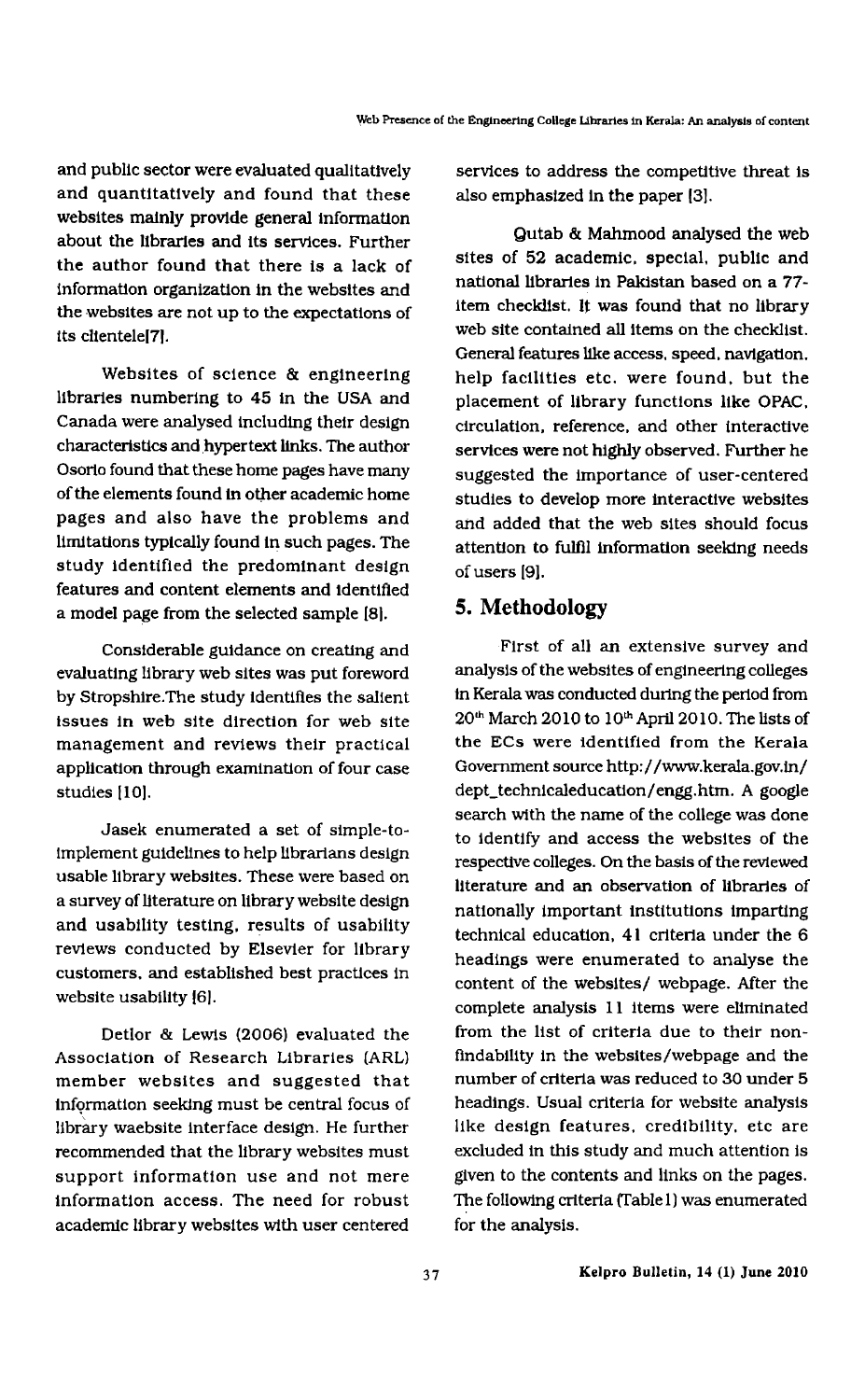| $\mathbf{I}$ | Availability of Library website/webpage | 1               | Library has website                                                                                      |
|--------------|-----------------------------------------|-----------------|----------------------------------------------------------------------------------------------------------|
|              |                                         | $\mathbf 2$     | A page dedicated                                                                                         |
|              |                                         | 3               | A space in another page                                                                                  |
| П            | Acceesibility                           | 4               | Direct Link on parent                                                                                    |
|              |                                         | 5               | link under "facilities/resources/on campus<br>infrastructure, etc" with the title "library"              |
|              |                                         | 6               | With the link "facilities/resources/on<br>campus/infrastructure", etc with out the<br>title<br>"library" |
| III          | General Information                     | 7               | Introduction                                                                                             |
|              |                                         | 8               | Collection                                                                                               |
|              |                                         | 9               | <b>Services</b>                                                                                          |
|              |                                         | 10              | Opening hours                                                                                            |
|              |                                         | 11              | Circulation information                                                                                  |
|              |                                         | $12 \,$         | Staff information                                                                                        |
|              |                                         | 13              | Membership                                                                                               |
|              |                                         | 14              | <b>Rules</b>                                                                                             |
|              |                                         | 15 <sub>2</sub> | Building & layout                                                                                        |
|              |                                         | 16              | Different sections                                                                                       |
|              |                                         | 17              | <b>Technical Organization</b>                                                                            |
|              |                                         | 18              | Automation                                                                                               |
|              |                                         | 19              | E-mail/contact address of Librarian                                                                      |
|              |                                         | 20              | <b>Department Libraries</b>                                                                              |
|              |                                         | 21              | List of Journals subscribed                                                                              |
|              |                                         | 22              | Annual statistics                                                                                        |
|              | 1V links to online Library resources    | 23              | <b>OPAC</b>                                                                                              |
|              |                                         | 24              | E-journal links                                                                                          |
|              |                                         | 25              | E-book links                                                                                             |
|              |                                         | 26              | E-Question papers                                                                                        |
|              |                                         | 27              | Digital library                                                                                          |
|              |                                         | 28              | E-databases links                                                                                        |
| $\mathbf{V}$ | Value added services                    | 29              | Feedback form                                                                                            |
|              |                                         | 30              | Links to other resources on net                                                                          |

Table 1 Criteria for analysis of Websites of Colleges

Analysis of the collected data was done using Microsoft Excel.

cited above have been covered in this study. It

6. Scope & Limitations is understood that there are more number of All the colleges listed under the source colleges imparting engineering education in the<br>above have been covered in this study. It state. To maintain the authenticity of the work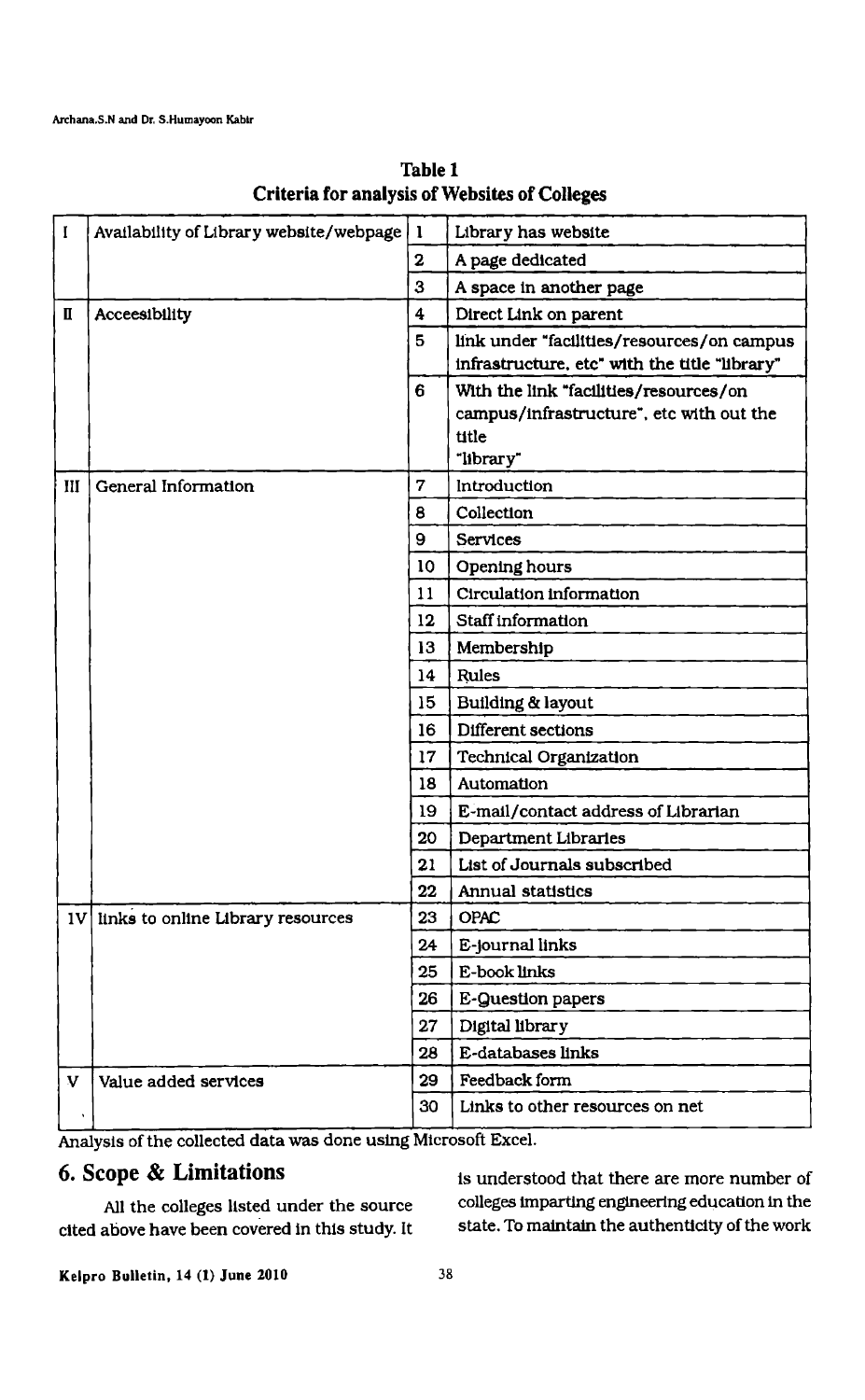they have been avoided. Only the colleges affiliated to the universities in Kerala only are considered for analysis. National Institute of Technology. Departments of Universities offering BTech & MTech courses etc are also exempted from this study.

The web content analysis is usually carried in out in two aspects- Design aspects (Graphics. appearance credibility. web aid tools etc) and content aspects. In this study only the content aspects are analysed. This is a quantitative analysis and there is scope for further research in analyzing the websites qualitatively.

# 7. Analysis & Interpretations

Out of the 76 colleges, only the websites of 62 college libraries are covered in this study. The reasons for exempting the others are unavailability of a website for the college (4 colleges}. unavailability of library information in the respective college websites (6 colleges). virus/malicious software threat associated with the college website as reported by google [1 college). Besides Amrita Institute of Technology & Science, Vallikavu listed in the above source currently affiliated to Amrita Vishwa Vidyapeetam. Coimbatore is exempted in this study. Two colleges affiliated and run by the Kerala Agricultural University are also exempted since the nature of the colleges and the course imparted by them are different from others. Altogether 14 colleges are excluded in the survey.

The final analysis was done with 25 criteria under 5 headings and the findings are discussed below.

### 7.1. Availability of library website

Under this heading 3 criteria were listed. It was found that 9 college libraries possess a website. 29 college libraries has a dedicated page for library information in their parent institution's website and for 24 colleges the information regarding their libraries are presented as a paragraph-or two in a general

page entitled facilities/resources/on campus/ infrastructure. etc. The percentage distribution concerning the availability of library website analysis is shown in fig.1



Figure 1 Availability of library websites  $(n=62)$ 

#### 7.2. Accessibility of library websites

it is very important in a study dealing with website analysis to find out how speedily and easily one could access a particular page from the home page. Many of the previous studies have stressed the need for a direct link for the library in the parent institution's home page. Five criteria were listed initially in this group. With '0' hits two of them. 'Dead Links' and 'Under Construction' were avoided. It was found that the home page of 15 colleges provided a direct link to its library's home page. The criteria under this group and their frequencies are listed in the table 2.

Table 2 Accessibility of websites

| SI.          | Criteria                   | Frequ | 96 |
|--------------|----------------------------|-------|----|
| No.          |                            | ency  |    |
|              | Direct Link on parent's    |       |    |
|              | home page                  | 15    | 24 |
| $\mathbf{2}$ | link under "facilities/    |       |    |
|              | resources/on campus/       |       |    |
|              | infrastructure, etc" with  |       |    |
|              | the title "library"        | 26    | 42 |
| 3            | With the link "facilities/ |       |    |
|              | resources/ on campus /     |       |    |
|              | infrastructure", etc with  |       |    |
|              | out the title "library"    | 21    | 34 |
|              |                            |       |    |

 $(n=62)$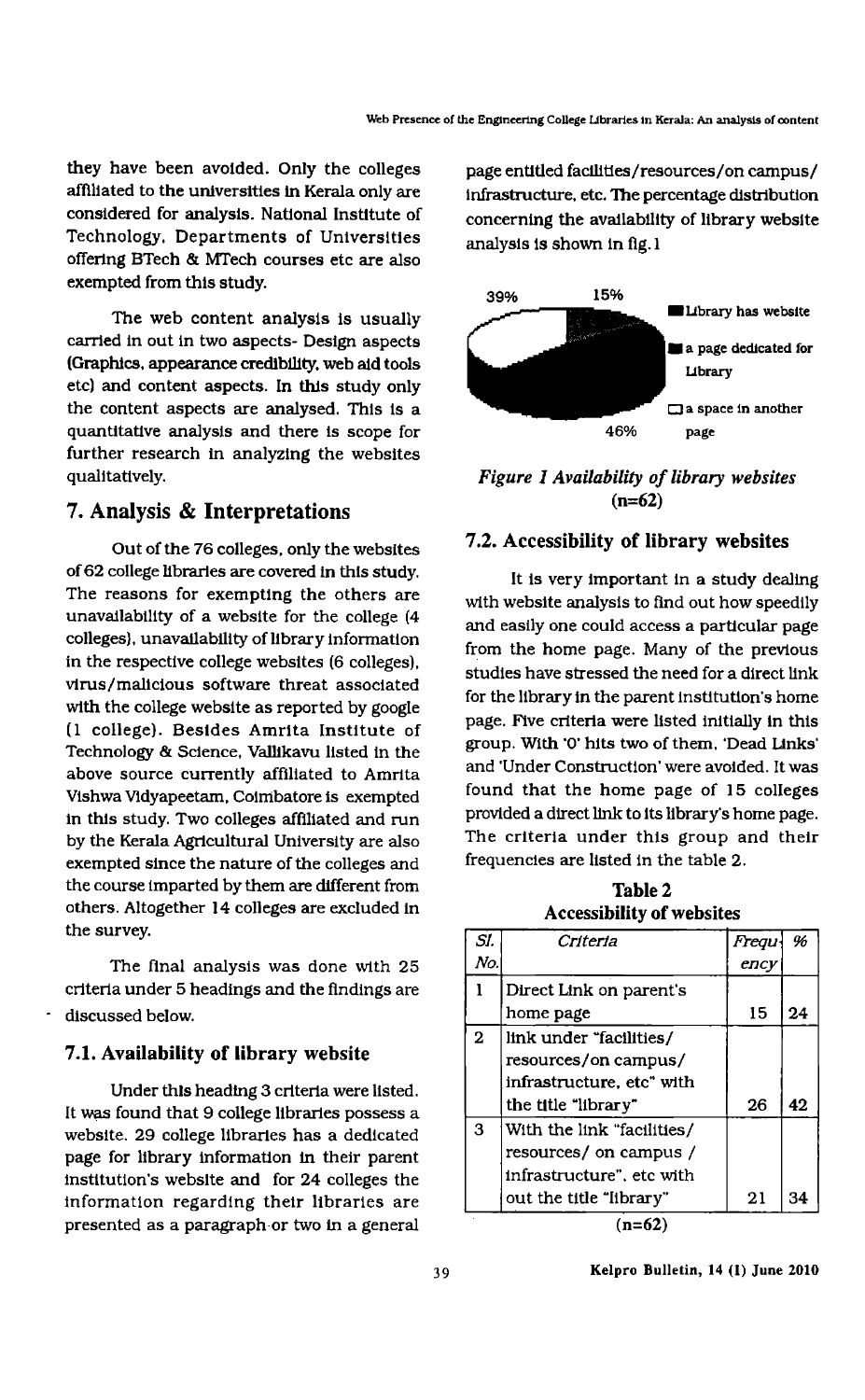A.rchana.S.N and Dr. S.Humayoon Kabir

It was observed that the 'library' link could be accessed from the home pages of almost all the colleges except one where the information regarding library was provided in the page entitled "Laboratories" under the link 'Campus Life".

#### 7.3. General Information

Sixteen criteria were finalized in this section for analysis. The listed criteria and the corresponding hits are represented in the following table. It was observed that no library website contained all the items. 58 (94%) colleges provided a general introduction in their library webpage. Annual statistics of the library is provided by only one site. The frequency of occurrence of the criteria and their ranking accordingly is given in table 3.

| Rank                    | Criteria                    | Frequ-           | 96             | clientele. Here an investigation is made to fli<br>out how much importance does t |                                               |                |                |  |
|-------------------------|-----------------------------|------------------|----------------|-----------------------------------------------------------------------------------|-----------------------------------------------|----------------|----------------|--|
|                         |                             | encys            |                |                                                                                   |                                               |                |                |  |
| $\mathbf{I}$            | Introduction                | 58               | 94             | engineering college libraries in Kerala give :                                    |                                               |                |                |  |
| $\mathbf 2$             | Collection                  | 49               | 79             |                                                                                   | the access of electronic resources through th |                |                |  |
| 3                       | Opening hours               | 31               | 50             |                                                                                   | home pages. The criteria enumerated for tl    |                |                |  |
| $\overline{\mathbf{4}}$ | <b>Services</b>             | 13               | 21             |                                                                                   | group and their respective frequencies a      |                |                |  |
| 5                       | <b>Library Automation</b>   | 12               | 19             |                                                                                   | presented in the table4.                      |                |                |  |
| 6                       | Infromation on              |                  |                |                                                                                   | <b>Table 4</b>                                |                |                |  |
|                         | different sections          | 11               | 18             |                                                                                   | Provision of links to Online Library          |                |                |  |
| $\overline{7}$          | Staff information           | 10               | 16             |                                                                                   | <b>Resources</b>                              |                |                |  |
| $\bf{8}$                | Circulation                 |                  |                |                                                                                   |                                               |                | 96             |  |
|                         | information                 | 8                | 13             | Rank                                                                              | Criteria                                      | Frequ-         |                |  |
| 8                       | Infromation on              |                  |                |                                                                                   |                                               | ency           |                |  |
|                         | library rules               | 8                | 13             | $\mathbf{1}$                                                                      | E-databases links                             | 8              | 13             |  |
| 8                       | <b>Department Libraries</b> | 8                | 13             | $\mathbf 2$                                                                       |                                               | $\overline{7}$ |                |  |
| 9                       | Technical Organization      | $\overline{7}$   | 11             |                                                                                   | Digital library links                         |                | 11             |  |
| 9                       | List of journals            |                  |                | 3                                                                                 | Links to e-journal                            |                |                |  |
|                         | subscribed                  | $\overline{7}$   | 11             |                                                                                   | links                                         | 6              | 10             |  |
| 10                      | Building & layout           | 6                | 10             | $\overline{4}$                                                                    | Link to e-Question                            |                |                |  |
| 10                      | e-mail/contact              |                  |                |                                                                                   | papers                                        | 4              | 6              |  |
|                         | address of Librarian        | 6                | 10             |                                                                                   |                                               |                |                |  |
| 11                      | Membership                  |                  |                | $5\phantom{.}$                                                                    | Link to OPAC                                  | 3              | $\overline{5}$ |  |
|                         | information                 | $\boldsymbol{4}$ | 6              | 6                                                                                 | Links to e-books                              | $\overline{2}$ | $\mathbf{3}$   |  |
| 12                      | <b>Annual statistics</b>    | 1                | $\overline{2}$ |                                                                                   |                                               |                |                |  |
|                         | $(n=62)$                    |                  |                |                                                                                   | Provision of (n=62)                           |                |                |  |

Some websites provide only a general introduction about the library and no other criteria listed above. Regarding 'Automation' more than half of the colleges mentioned about 'Automated library' in their websites. But a score is given only when the name or source of the software is mentioned in the respective pages. Apart from the items listed above there were mentions about e-journals and databases subscribed by the libraries.

# 7.4. Availability of Links to Online Library Resources

Electronic resources are an inseparable and unavoidable content in present day academic libraries especially science & technology libraries and hence the links to Table 3 **Such information provided by the library** such information provided by the library General Information about the library webpages are of utmost use to the library clientele. Here an investigation is made to find out how much importance does the engineering college libraries in Kerala give for the access of electronic resources through their<br>home pages. The criteria enumerated for this group and their respective frequencies are<br>presented in the table4.

**Provision of links to Online Library<br>Resources** 

| Rank | Criteria                     | Frequ-<br>ency | 96 |
|------|------------------------------|----------------|----|
| L    | E-databases links            | 8              | 13 |
| 2    | Digital library links        | 7              | 11 |
| з    | Links to e-journal<br>links  | 6              | 10 |
| 4    | Link to e-Question<br>papers | 4              | 6  |
| 5    | Link to OPAC                 | 3              | 5  |
| 6    | Links to e-books             | 2              | 3  |

Kelpro Bulletin, 14 (1) June 2010 40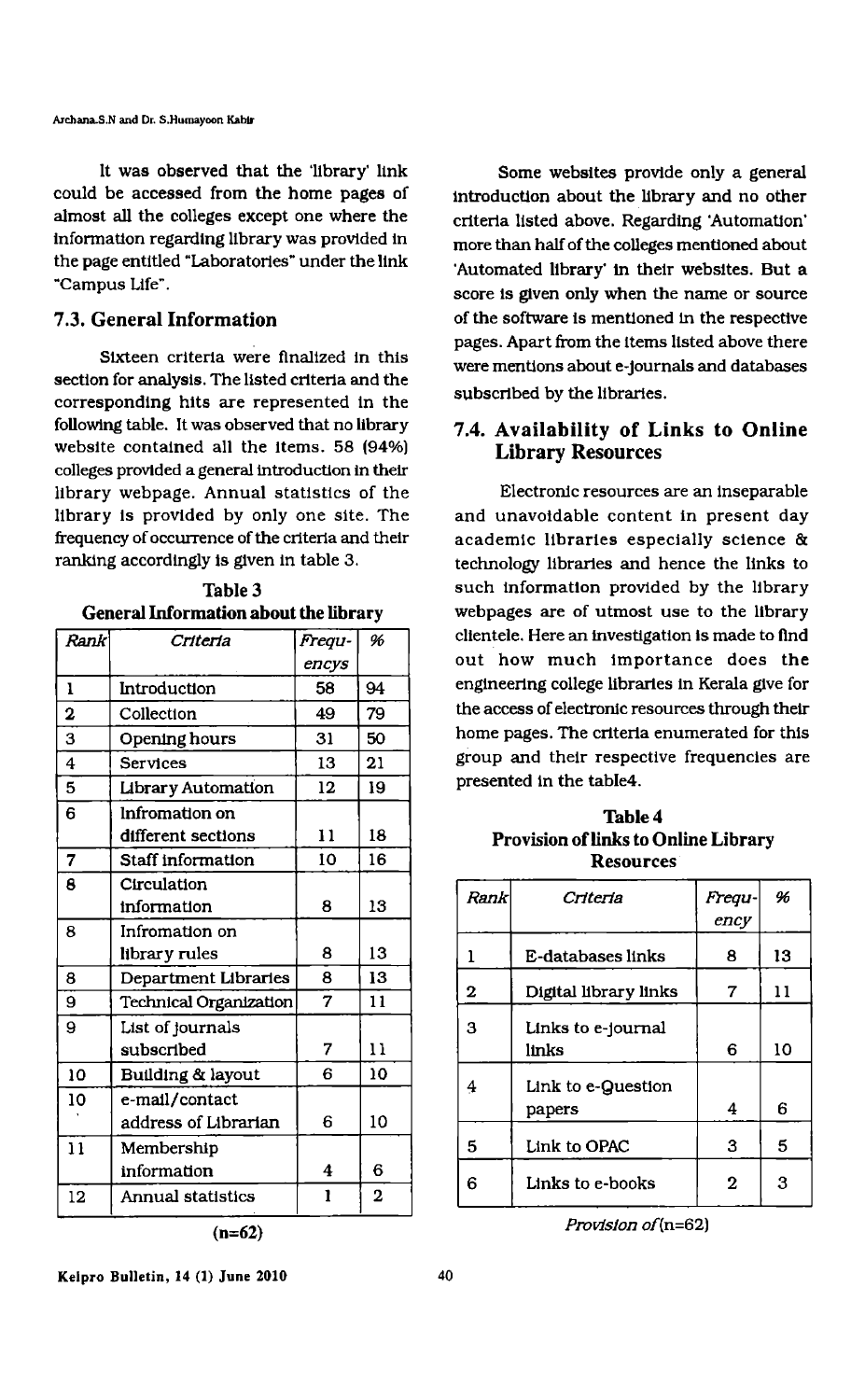8 (13%) of the library web pages provided a link to electronic databases. The commonly subscribed databases are IEEE electronic library and databases subscribed through INDEST-AICTE & DELNET-AICTE consortia. In many of the sites there is mention of digital library but a link to the same was provided only by 7 (11%) web sites. Among these. a direct link to their digital library is provided by the home page of 2 colleges. A number of colleges have a mentioning of OPAC in their web pages but a link to the OPAC in their home page was provided only by 3 (5%). But the ' investigators couldn't access any of these 3 0PACs since it asked for a password or reported an error (403-Forbidden). It is understood that many colleges provided access to OPAC through the campus LAN.

# 7.5. Value Added Services

Six criteria were initially enumerated under this group but 4 of them were eliminated with a 'zero' hit in the web pages and the remaining 2 items are 'Links to resources on the web' and 'Library Feedback Form'. A lot of free and valuable resources are available on the internet which is of great use to the engineering students and faculties. Librarians as information providers should take up the responsibility to charmel these information to their users. Arranging and providing access to such resources in their respective home pages will be highly appreciated. An analysis of the above shows that only 2 (3%) library web pages provided an access to other resources on the web. In certain cases the college home pages provided access. The other criterion in this group is a 'Feedback form'. which is an effective online tool to assess and self evaluate the library's performance. Only 1 college provided such a facility. A structured questionnaire for collecting data regarding user satisfaction with the performance of the library is given in the library home page.

New Additions list. News Alerts. RSS feeds. Library events are the criteria that are

eliminated from this group due to their absence in the surveyed web sites.

#### 7.6. Other Observations

Five more criteria were listed under the heading *Online Services* and they were Ask a librarian. Online renewal. Online reservation. Fine Calculation & Book recommendation. It was really disappointing that not even a single library provided such a service through its home page and hence these criteria were excluded in the study. Another important observation is that many libraries use the term 'digital library' to represent their digital collections in the form of CD-ROMs 6: links to electronic databases. One of the colleges (Mohandas College of Engineering 8: Technology) provided a link to the library portal in its home page but all the features could not be analysed since it didn't provide external access.

# 8. Ranking of websites

On the basis of the above analysis an attempt is made here to rank the websites. For this certain criteria with some weightage is given as shown in table 5.

Table 5 Criteria of ranking of websites with

| weightage |                                                                                 |         |  |  |
|-----------|---------------------------------------------------------------------------------|---------|--|--|
| SI.       | Criteria                                                                        | Weight- |  |  |
| No.       |                                                                                 | age     |  |  |
| 1         | Library has website                                                             | 3       |  |  |
| 2         | A page dedicated                                                                | 2       |  |  |
| 3         | A space in another page                                                         |         |  |  |
| 4         | Direct Link on parent                                                           | 3       |  |  |
| 5         | Link with "facilities/<br>resources/on campus/<br>infrastructure, etc" with the |         |  |  |
|           | title "library"                                                                 | 2       |  |  |
| 6         | Link with "facilities/<br>resources/ on campus/<br>infrastructure", etc with    |         |  |  |
|           | out the title "library"                                                         |         |  |  |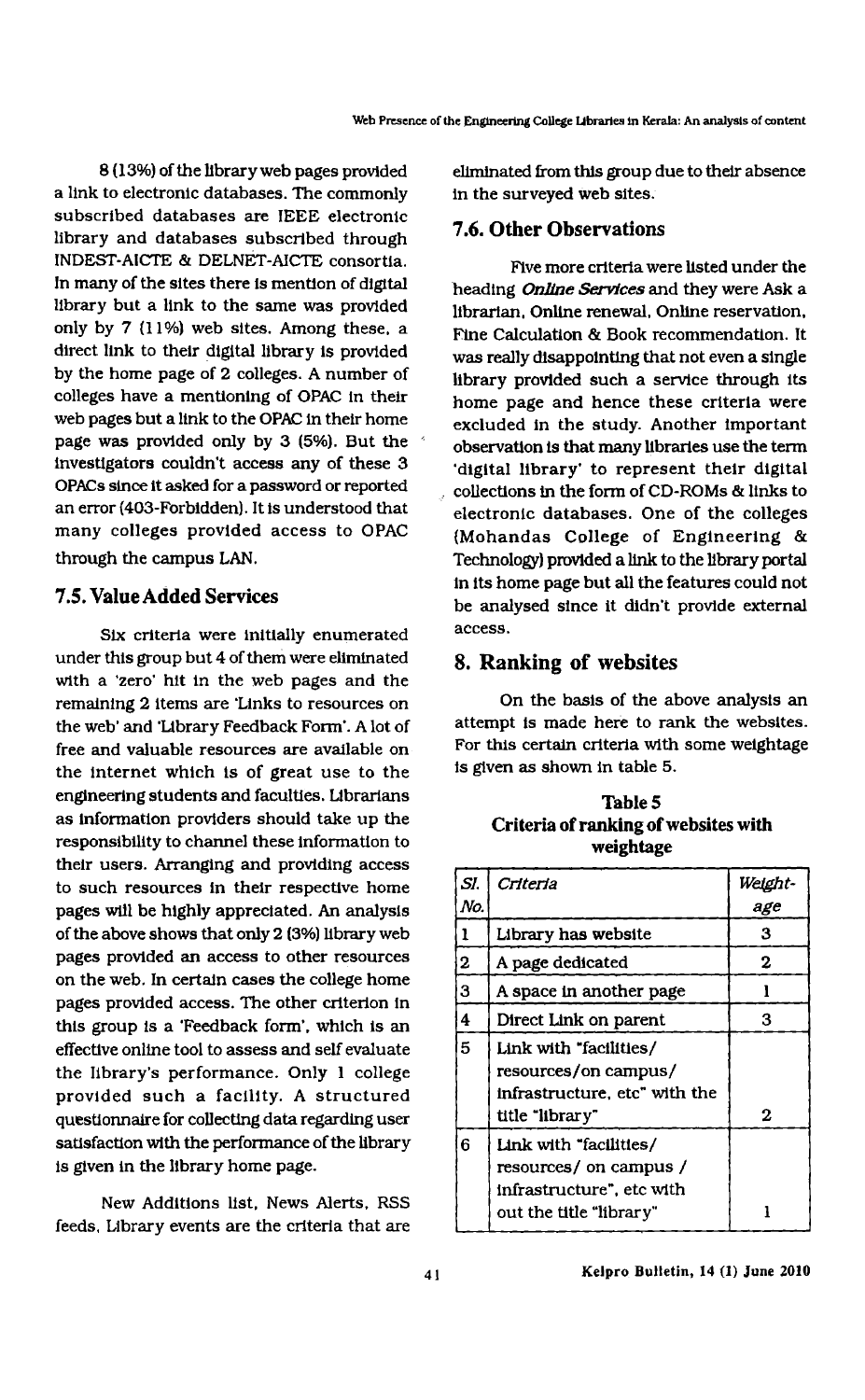Archana.S.N and Dr. S.Humayoon Kabir

of "1" and the points obtained by each college and the medium score is calculated to be 8.<br>are calculated to rank them accordingly. The Table 6 presents the ranks, names, URLs and highest score (19) is obtained by Vidya

All other criteria are given a weightage Academy of Science & Technology. Thrissur Table 6 presents the ranks, names, URLs and<br>scores obtained in detail.

| Rank                    | Name                                                               | URL                                                                                  | <b>Score</b> |
|-------------------------|--------------------------------------------------------------------|--------------------------------------------------------------------------------------|--------------|
| 1                       | Vidya Academy of Science<br>& Technology, Thrissur                 | http://www.vidyaacademy.ac.in/<br>?q=library                                         | 19.          |
| $\overline{2}$          | Saintgits College of Engineering.<br>Kottayam                      | http://saintgits.org/main/sie/Library/<br>AboutLibrary.asp                           | 16           |
| $\bf{2}$                | Viswa Jyoti College of<br>Engineering & Technology,<br>Vazhakkulam | http://www.vicet.org/main/Library.asp                                                | 16           |
| $\overline{2}$          | Mohandas College of<br>Engineering & Technology.<br>Nedumangad     | http://www.mcetonline.com/MCETlib/<br>Pages/MCET%20Library.index.htm                 | 16           |
| $\overline{5}$          | FISAT, Angamaly                                                    | http://www.fisat.ac.in/php<br>showData.php?linkid=154&headid=<br>9&headtype=Y        | 15           |
| $\bf{5}$                | Model Engineering College.<br>Trikkakara                           | http://www.mec.ac.in/resources/library/<br>index.html                                | 15           |
| $\overline{\mathbf{z}}$ | Mar Athanasius College of<br>Engineering, Kothamangalam            | http://www.mace.ac.in/php/<br>showContent.php?linkid=35&parent_id=<br>33&menu=33&pg= | 14           |
| $\overline{7}$          | LBS College of Engineering.<br>Kasaragod                           | http://www.lbsce.org/library.htm                                                     | 14           |
| $\overline{7}$          | Vimal Jyothi Engineering<br>College, Kannur                        | http://www.vjec.ac.in/centrallibary.htm                                              | 14           |
| 10                      | TKM Institute of Technology.<br>Kollam                             | http://www.tkmit.ac.in/main/<br>Library&KnowledgeCentre.asp                          | 13           |
| $\mathbf{11}$           | St. Joseph's colege of<br>Engineering & Technology, Pala           | http://www.sjcetpalai.ac.in/main/<br>B-Tech/CollegeLibrary.asp                       | 12           |
| 12                      | Kerala University College of<br>Engineering, Kariavattom           | http://www.keralauniversity.edu/uce/                                                 | 11           |

Table 6 Ranked list of the library websites and their URLs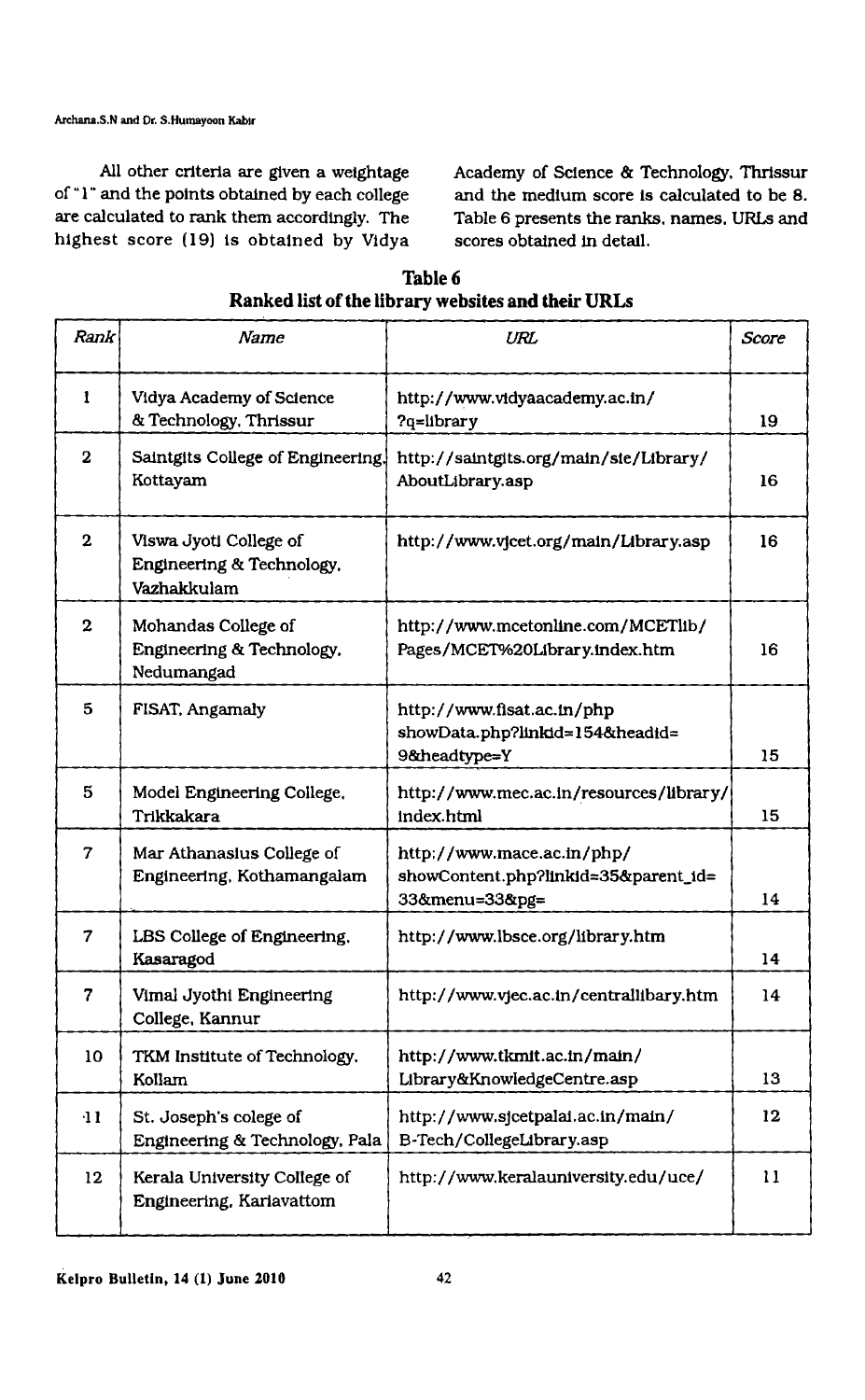#### Web Presence of the Engineering College Libraries in Kerala: An analysis of content

| 12 | Lourdes Matha College of        | http://www.lmcst.co.in/page/           |    |
|----|---------------------------------|----------------------------------------|----|
|    | Science & Technology, Kuttichal | central-library#files                  | 11 |
| 14 | College of Engineering,         | http://www.ceconline.edu/index.        |    |
|    | Chenganur                       |                                        | 10 |
|    |                                 | php?link=library&data=about            |    |
| 14 | College of Engineering, Poonjar | http://www.cep.ac.in/html/library.html | 10 |
| 14 | MES college of Engineering.     | http://www.mesce.ac.in/facilities/     |    |
|    | Kuttippuram                     | facilities.php?option=library          | 10 |
|    |                                 |                                        |    |
| 14 | AWH Engineering College,        | http://www.awhengg.org/library.htm     | 10 |
|    | Calicut                         |                                        |    |
|    |                                 |                                        |    |
| 18 | Rajiv Gandhi Institute of       | http://www.rit.ac.in/                  | 9  |
|    | Technology, Kottaym             |                                        |    |
|    |                                 |                                        |    |
| 18 | Amal Jyothi College of          | http://www.amaljyothi.ac.in/main/      |    |
|    | Engineering, Kanjirappally      | Library.asp                            | 9  |
| 18 | Adi Shankara Institute of       | http://www.adishankara.net/library.htm | 9  |
|    | Engineering & Technology.       |                                        |    |
|    |                                 |                                        |    |
|    | Kalady                          |                                        |    |
| 21 | Ilahia College Of Engineering   | http://ilahia.org/infoteam/icet/       | 8  |
|    | & Technology, Muvattupuzha      | Library.aspx                           |    |
|    |                                 |                                        |    |
| 21 | Govt. college of Engineering,   | http://gcek.ac.in/index.php?content=11 | 8  |
|    | Kannur                          |                                        |    |
|    |                                 |                                        |    |
| 21 | Govt. Engineering College.      | http://www.gecwyd.ac.in/sindex.php?    |    |
|    | Wayanad                         | option=com_content&view=article&id=    |    |
|    |                                 | 54&Itemid=2                            | 8  |
| 21 | Nehru College of Engineering    | http://ncerc.in/LibraryFacility.aspx   | 8  |
|    |                                 |                                        |    |
|    | & Research Centre, Pampady      |                                        |    |
| 21 | Sahrdaya College of Engineering | http://www.sahrdaya.ac.in/Library.htm  |    |
|    | & Technology, Kodakara          |                                        | 8  |
|    |                                 |                                        |    |
| 26 | KMEA Engineering College.       | http://www.kmeacollege.org/php/        |    |
|    | Edathala                        | viewContent.php?categoryId=11&Type=    | 7  |
|    |                                 |                                        |    |
| 26 | Govt. Engineering College,      | http://gecskp.ac.in/content/category/  |    |
|    | Sreekrishnapuram                | 13/45/202/                             | 7  |
| 26 | College of Engineering.         | http://ce-kgr.org/facilitiesn.html     | 7  |
|    |                                 |                                        |    |
|    | Kidangoor                       |                                        |    |
| 26 | Baselios Mathews II College     | http://www.bmce.ac.in/Resources/       |    |
|    | of Engineering, Sasthamkotta    | Libraryandbooks.aspx                   | 7  |
|    |                                 |                                        |    |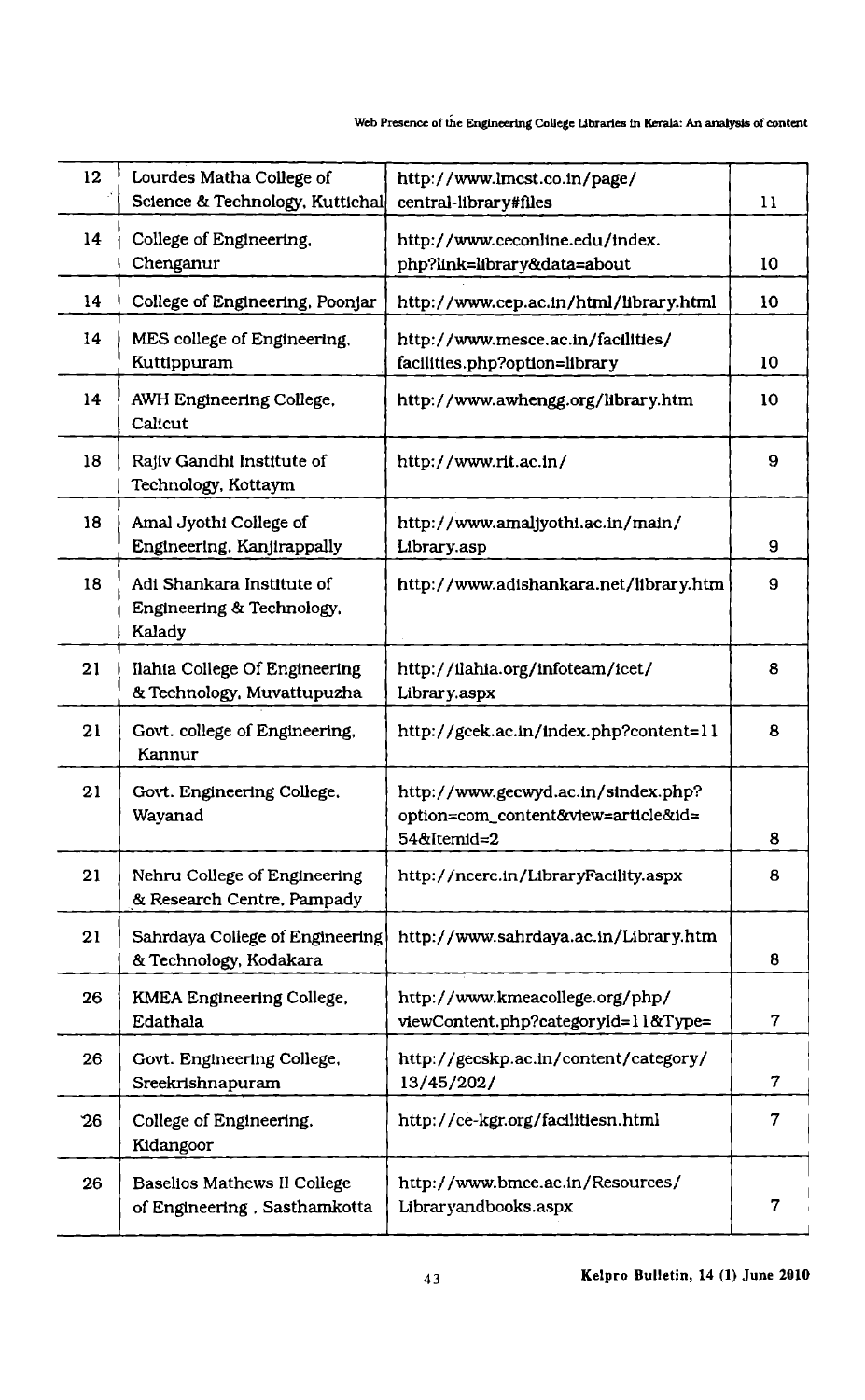| 26 | Jyothi Engineering College,<br>Thrissur                                            | http://www.jeccthrissur.org/<br>programmes.htm                                          | $\overline{7}$          |
|----|------------------------------------------------------------------------------------|-----------------------------------------------------------------------------------------|-------------------------|
| 26 | <b>Travancore Engineering</b><br>College, Oyoor                                    | http://www.tec-engg.com/Library.aspx                                                    | $\boldsymbol{\tau}$     |
| 26 | IES College of Engineering.<br>Thrissur                                            | http://www.iesce.info/root/<br>infrastructure/library.asp                               | $\overline{7}$          |
| 26 | <b>Calicut University Institute</b><br>of Engineering & Technology,<br>Tenhippalam | http://www.cuiet.info/index.php?<br>option=com_content&view=article&id=<br>53&Itemid=68 | $\overline{\mathbf{7}}$ |
| 34 | Musaliar College of<br>Engineering & Technology.<br>Pathanamthitta                 | http://www.musaliarcollege.com/<br>public/page.php?param=library                        | 6                       |
| 34 | Mangalam College of<br>Engineering, Ettumanoor                                     | http://www.mangalam.net/html/<br>m0200frm.htm                                           | 6                       |
| 34 | College of Engineering.<br>Trivandrum                                              | http://www.cet.ac.in/pages/Facilities.<br>php                                           | 6                       |
| 34 | NSS College of Engineering,<br>Palakkad                                            | http://www.nssce.ac.in/facilities.asp#4                                                 | 6                       |
| 34 | LBS Institute of Technology<br>for Women, Trivandrum                               | http://lbsitw.ac.in/templates/library.jsp                                               | 6                       |
| 34 | Sree Chitra Thirunal College<br>of Engineering, Pappanamcode                       | http://sctce.ac.in/templates/facilities.jsp                                             | 6                       |
| 34 | College of Engineering,<br>Thalasserry                                             | http://www.cethalassery.ac.in/<br>Library.html                                          | 6                       |
| 34 | Mar Baselios College of<br>Engineering & Technology.<br>Nalanchira                 | http://mbcet.org/index.php?option=<br>com_content&task=view&id=22<br>&Itemid=66         | 6                       |
| 34 | Marian Engineering College,<br>Kazhakkuttam                                        | http://www.marianengineeringcollege.<br>com/library.html                                | 6                       |
| 34 | SHM Engineering College.<br>Kadakkal                                               | http://www.shmec.org/facilities.htm                                                     | 6                       |
| 34 | TocH Institute of Science &<br>Technology, Arakkunnam                              | http://www.tistcochin.edu.in/php/<br>showContent.php?linkid=94                          | 6                       |
| 45 | Mar Baselios College of<br>Engineering & Technology,<br>Peermade                   | http://www.mbcpeermade.com/<br>content/viewContent.aspx?linkld=14                       | 5                       |
|    |                                                                                    |                                                                                         |                         |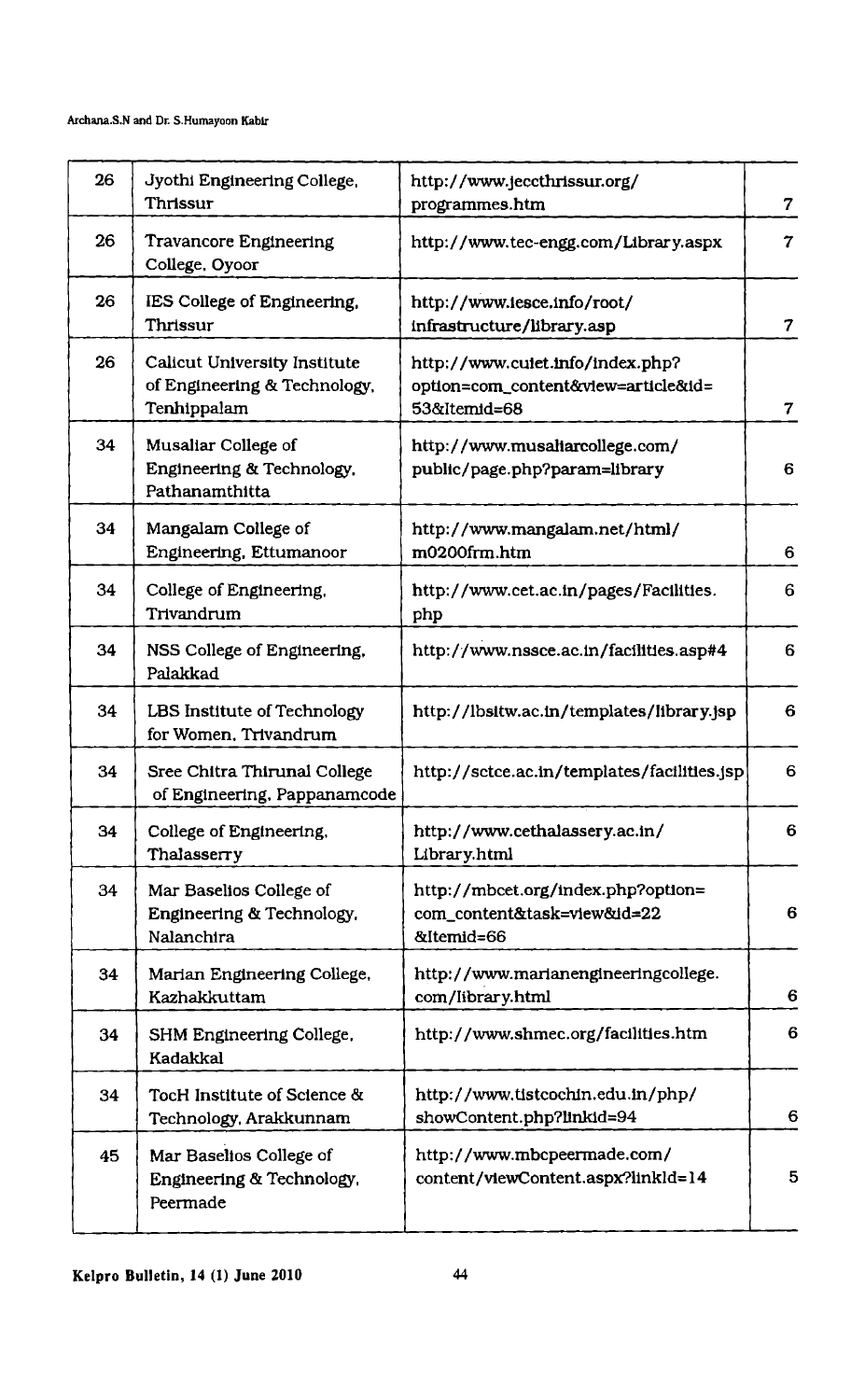#### Web Presence of the Engineering College Libraries in Kerala: An analysis of content

| 45 | SCMS School of Engineering<br>& Technology, Karukutty            | http://www.scmsgroup.org/sset/php/<br>showContent.php?linkid=372                                                 | 5 |
|----|------------------------------------------------------------------|------------------------------------------------------------------------------------------------------------------|---|
| 45 | TKM College of Engineering,<br>Kollam                            | http://www.tkmce.org.in/library.htm                                                                              | 5 |
| 45 | College of Engineering.<br>Trikkaripur                           | http://www.cetkr.ac.in/library.htm                                                                               | 5 |
| 45 | College of Engineering, Perumon                                  | http://www.perumonec.ac.in/<br>Facilities.htm                                                                    | 5 |
| 45 | Muslim Association College<br>of Engineering, Venjarammoodu      | http://www.macev.org/codes/<br>facilities.htm                                                                    | 5 |
| 45 | Sree Buddha College of<br>Engineering, Pattoor                   | http://www.sbce.ac.in/facilities.htm                                                                             | 5 |
| 45 | Al-Ameen Engineering College,<br>Shoranur                        | http://www.alameencollege.com/<br>facilities_library.htm                                                         | 5 |
| 45 | College of Engineering, Adoor                                    | http://www.ceadoor.ihrd.ac.in/resources<br>library.html                                                          | 5 |
| 45 | College of Engineering, Munnar                                   | http://www.cemunnar.ac.in/                                                                                       | 5 |
| 55 | Rajagiri School of Engineering<br>& Technology, Kochi            | http://www.rajagiritech.ac.in/<br>Campuslife/Labs.asp                                                            | 4 |
| 55 | Sree Narayana Gurukulam<br>College of Engineering.<br>Kolenchery | http://www.sngce.ac.in/infrastructure/<br>index.htm                                                              | 4 |
| 55 | Govt. Engineering College,<br>Calicut                            | http://www.geckkd.ac.in/client.<br>php?main=32                                                                   | 4 |
| 55 | College of Engineering.<br>Kallooppara                           | http://www.cek.ac.in/index.php/<br>infrastructure                                                                | 4 |
| 55 | M.G.University College of<br>Engineering, Thodupuzha             | http://www.ucet.ac.in/index.php?<br>option=com_content&view=article&id=17<br>:library&catid=49&Itemid=6#comments | 4 |
| 55 | Younus College of Engineering,<br>Kollam                         | http://www.ycet.ac.in/facilities.htm                                                                             | 4 |
| 61 | Co-operative Institute of<br>Technology, Vadakara                | http://www.citv.ac.in/Infra.htm                                                                                  | 3 |
| 61 | MEA Engineering College,<br>Malappuram                           | http://www.meaengg.in/facilities.htm                                                                             | 3 |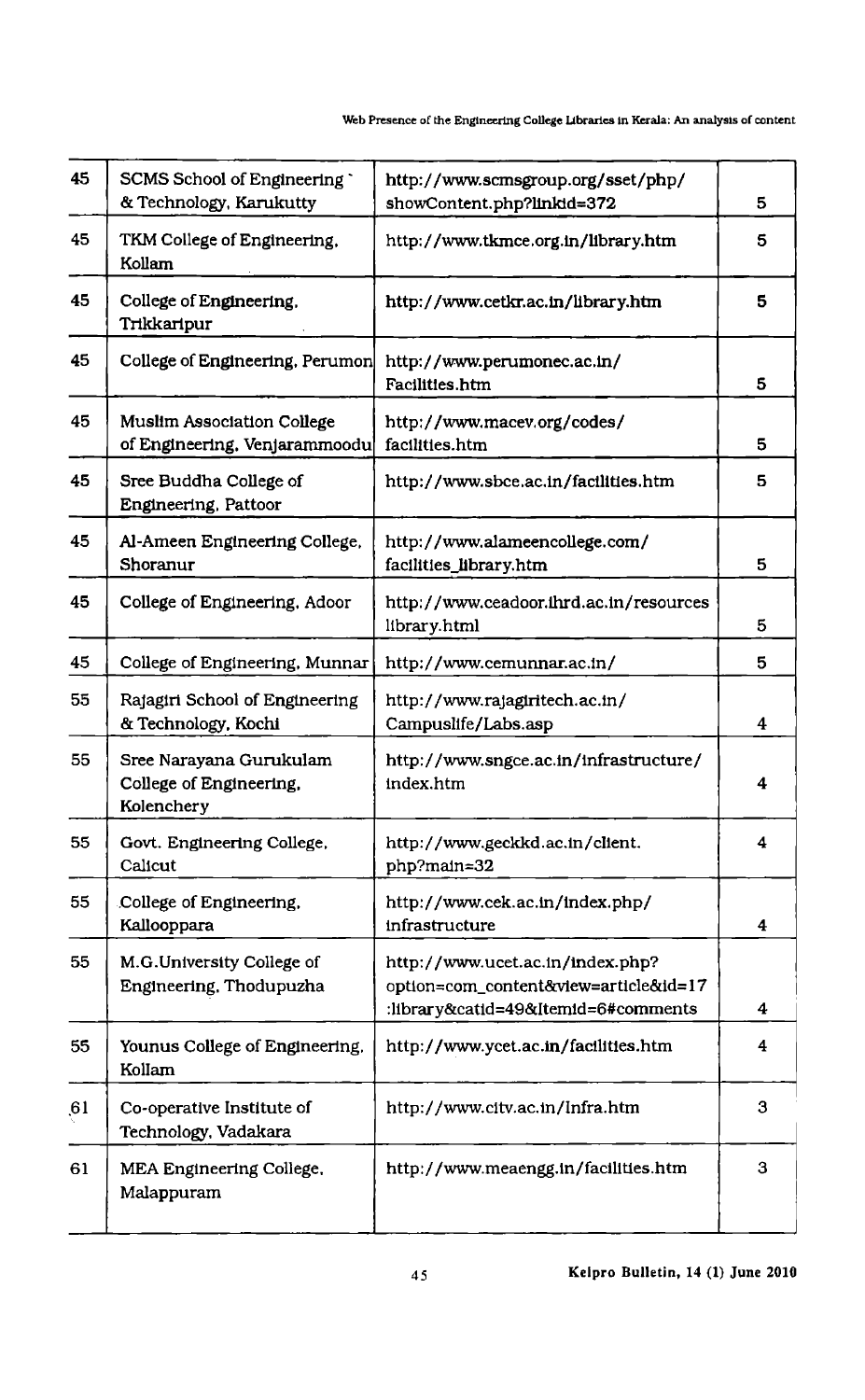# 9. Conclusion

It is evident from the study and the medium scores obtained by the colleges that majority of the websites of engineering colleges in Kerala have least representation of their respective libraries. Negligence from the part of authorities in providing the links to electronic resources in their respective home \_ pages is really regrettable. It is interesting to note that with a single page in the parent's website. some of the libraries provide more information and links than those with library websites. An important observation is that even the highest scoring libraries satisfy only half of the criteria listed for analysis. It is high time for the library professionals associated with these institutions to be serious about the role of library websites in providing marketing and quality services. Such studies should be conducted on other type of institutions to have a reasonable generalisation.

# 10. Recommendations

- $\div$  Librarians should ensure that a direct link for the library is provided in the home page of the respective parent institutions.
- 4- Librarians should convince the authorities about the importance of library website and actively participate in the development of it.
- $\div$  Library websites should present & provide services and facilities that satisfies the user needs.
- $\div$  Studies may be conducted to analyse & evaluate the performance of the websites and changes may be made accordingly.

# 11. References

- I. BAO, X (2000). Academic library home 'pages: link location and database provision. The Journal of Academic Librarianship,  $26(3)$ , pp. 191-195.
- 2. CLAUSEN, H (1999). Evaluation of library Web sites: the Danish case, The

Electronic Library,  $17$  (2), pp. 83-7. Available at http: / /wwwemeraldinsight. com/Insight/viewPDF.jsp?contentType= Article&Filename=html/Output/ Published/EmeraldAbstractOnlyArticle/ Pdf/2630170202.pdfs

- 3. DETLOR, BRIAN and LEWIS, VIVIAN (2006). Academic library web sites: current practice and future directions. The Journal of Academic Librarianship. 32(3). 251-258.
- $4.$ DEWEY, B.I (1999). In search of services: analysing the findability of links on CIC university libraries' Web pages. Information Technology and Libraries, Vol. 18(4). pp. 210-13.
- 5. http:/ /www.kerala.gov.in/dept\_ technicaleducation/engg.htm Accessed from 20<sup>th</sup> March to 10<sup>th</sup> April.
- JASEK, CHRIS (2004). How to design 6. library web sites to maximize usability. Available at http: //www.e1sevier.com/ framework\_librarians/LibraryConnect/ lcpamph1et5.pdf
- $7<sub>1</sub>$ LEE, K.H and TEH, K.H. (2001). Evaluation of Academic Library Web Sites In Malaysia. Malaysian Journal of Library & Information Science. 5 (2). pp. 95-108 Available at http://mjcs.fsktm.um. edu.my/document.aspx?FileName= l64.pdf
- 8. OSORIO, NESTOR L (200l).Web Sites of Science-Engineering Libraries: An Analysis of Content and Design. Issues in Science and Technology Librarianship. 29 (Winter). Available at http:// www.istl . org/0 1 -winter/ refereed .html
- $9<sub>i</sub>$ QUTAB, SAIMA and MAHMOOD, KHALID (2009). Library web sites in Pakistan: an analysis of content. Program: electronic library and information systems, 43 (4). pp. 430-445. Available at